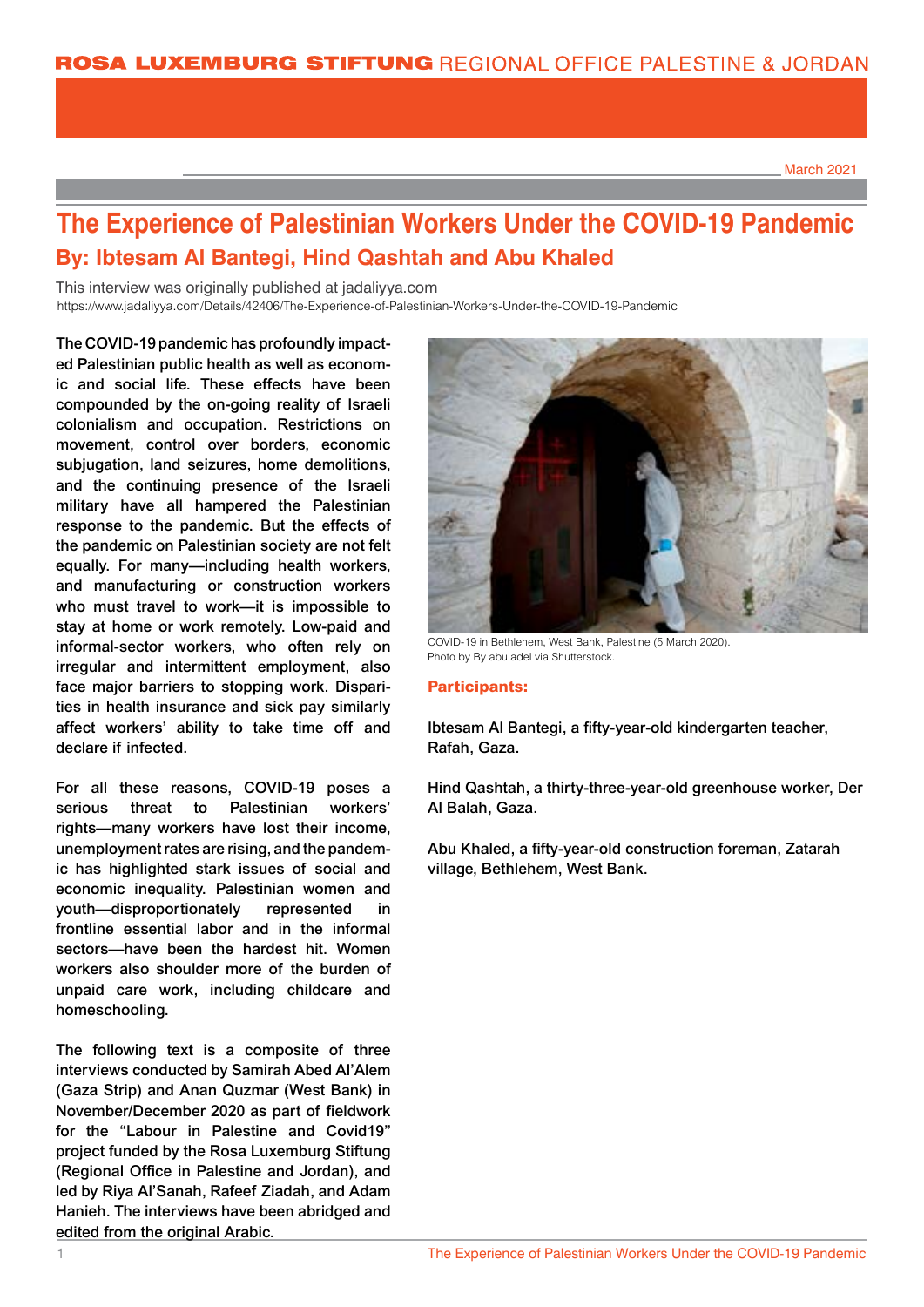Samirah Abed Al'Alem and Anan Quzmar (SAA & AQ): What was your main source of employment prior to COVID-19 and how did the pandemic impact your ability to work?

Ibtesam: I worked as a teacher in a public kindergarten in Rafah city. Prior to COVID-19, I worked between four to five hours a day, five days a week, and earned between 350-400 NIS a month, depending on the number of enrolled children. In general kindergarten teachers don't have employment contracts and receive limited benefits (sick leave and maternity leave only). When the kindergartens across Gaza closed in March as part of the effort to curb the spread of COVID-19, teachers were instructed to stay in touch with our pupils through WhatsApp. But I don't own a smartphone so a colleague fills in for me. As a daily waged worker, the closure of the kindergartens meant a

Hind: I work at a greenhouse in Deer Al Balah, Gaza. Before COVID-19, I worked for five hours a day, six days a week, and earned 480 NIS a month.

complete loss of income.

With the imposition of restrictions in March, to curb the spread of COVID-19, our workday has been split into morning and evening shifts. I've rarely had a full day's shift since then due to movement restrictions and lack of transportation, which makes access to work difficult. My employer has also cut down on the number of workers and has prioritized male employees. To supplement my income, I tried making yogurt and cheese at home, but the experiment failed. Electricity cuts and restrictions on movement meant that much of the produce spoiled before I could sell it.

Abu Khaled: I'm a construction foreman specializing in brick pointing, working across the occupied West Bank, mainly in the Bethlehem governorate. Prior to COVID-19, I had between five to ten men working for me. We would normally take on big jobs, predominantly condominiums, and public buildings.

Workers from the Bethlehem governate were hit first in the West Bank by COVID-19 restrictions. The lack of decent jobs in the area has pushed a large number of workers to seek employment from Israeli businesses or in the illegal settlements. In early March, a number of these workers were diagnosed as carriers of the virus. The Palestinian Authority and the Israeli occupying power swiftly imposed a seventy-two-day curfew on the area, cutting it from the rest of the West Bank and preventing movement within the governate. These actions stigmatized workers from the area as "virus spreaders." As a result, employers stopped working with us, the new restrictions on movement made it impossible for us to find new work. Employers also seized the opportunity to avoid paying us for work we

had already completed.

Now that the restrictions have been lifted, job opportunities have become scarce and one of the main contractors I work with has informed me that he will stop working with me until the crisis is over and wages are lowered. Loss of jobs and economic hardship created a greater dependency on Israeli employers. Many workers, including those who had been working for me, are now working for Israeli bosses. One of the challenges we face as foremen is when we do get a job, we can't find any laborers. For example, on the building site where I currently work, we are three foremen and one laborer, whereas previously we were four foremen and six laborers.

SAA & AQ: Did you suffer economic stress because of the pandemic and how did this impact your ability to support your family, as well as inter-familial and social relations?

Ibtesam: My husband used to work in Israel, however since the imposition of the siege on Gaza in 2007 I became the sole breadwinner of our household of twelve. We learned to survive on my income and 750 NIS from social services once every four months, although this was barely enough to cover our debt to the supermarket. With my loss of income, our household was turned upside down; COVID-19 has destroyed our lives. There are days where there isn't a single shekel in the house, even if we needed medical care, we couldn't afford to get ourselves to the clinics. Sometimes my son finds work for 20 NIS a day. On those days he brings some supplies, but I never ask him to; my pride does not permit me to. My inability to provide for my family is a crushing emotional and psychological burden on me as a mother. On a broader social level, the impact of COVID-19 will be grave; the lack of jobs and income as a result of COVID-19 may lead many youths to criminal activity or suicide. This level of strain is unbearable. We are fearful for our children; we hope this pandemic will be over before we lose them.

Hind: I'm the sole provider for my family of ten as my husband had lung cancer and had to undergo treatment in an Israeli hospital. He is physically weak and in need of expensive medication and care. I also have three children who require hearing aids. Despite our desperate conditions we have yet to be granted assistance from social services and are only eligible for 80 NIS of weekly shopping coupons. This amount doesn't meet our basic needs and we are now in three months' debt to the supermarket.

My children have not been attending school and are unable to participate in remote learning as we don't own the necessary equipment and facilities (comput-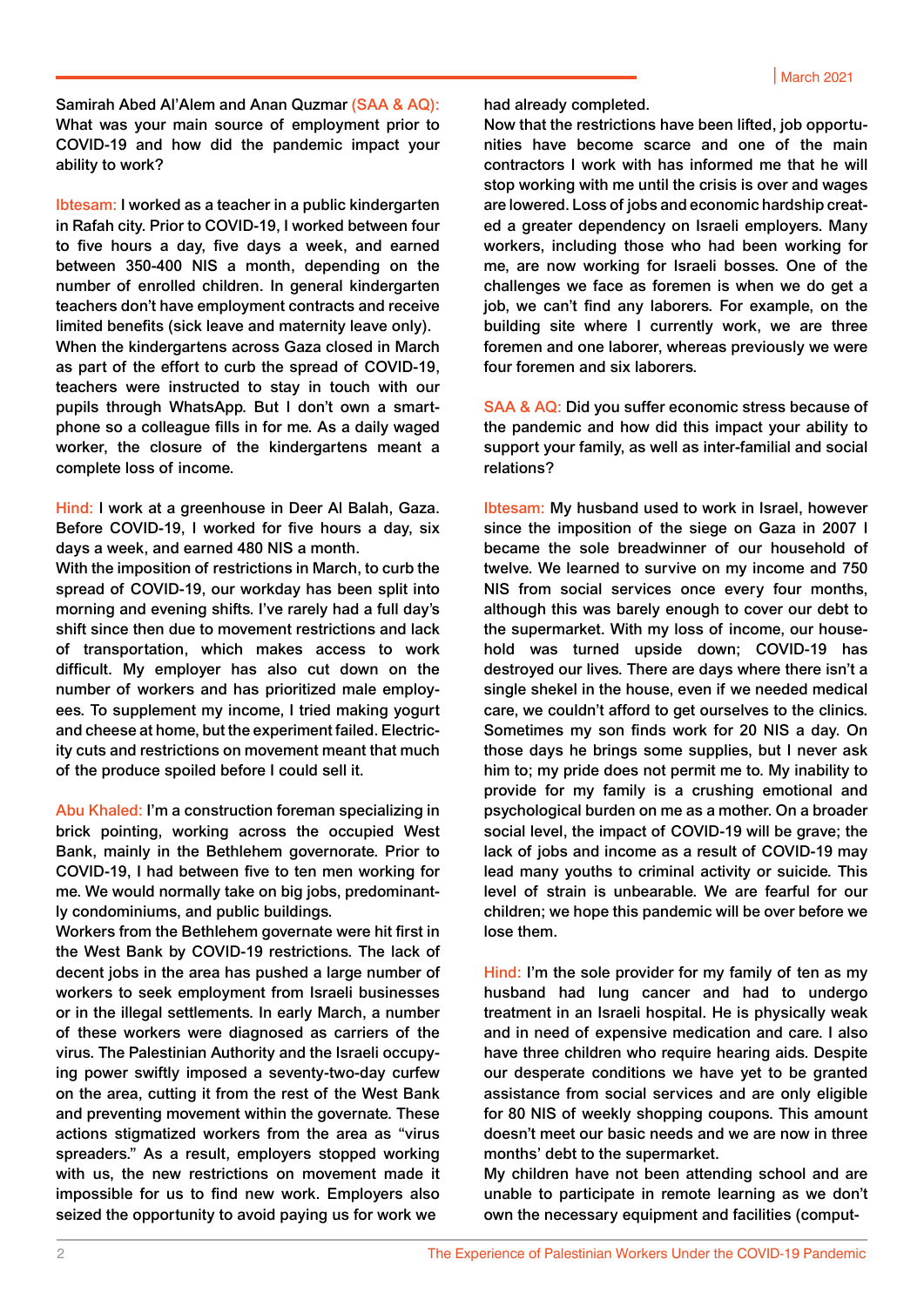ers and internet). My deaf children are particularly vulnerable and no specific assistance has been arranged for them. COVID-19 is imposing a heavy burden on my family and myself, financially and mentally. The inability to provide for my family, particularly the maintenance and batteries for my children's hearing aids, has a heavy psychological impact on me.

Abu Khaled: The majority of construction workers are precarious day laborers, for whom the sudden loss of income led to a real financial crisis and increasing debt. During the intense days of the closure, our electricity and internet were cut off because of the inability to pay the bills. This prevented my children from partaking in remote learning and left them with little entertainment during the lockdown. Now as job opportunities are scarce and with the decrease of wages, we can just about cover our food costs. The hardest elements of it all are my inability to continue supporting my elderly parents and witnessing the psychological impact on my children and trying to explain the sudden shift in living conditions to them.

SAA & AQ: With the apparent economic impact of lockdowns and restrictions, the Palestinian Authority and Hamas government launched a number of relief funds for affected workers and their families. Were you eligible for any of these financial assistance funds?

Ibtesam: I didn't receive any support or aid from our local government (Hamas in Gaza) or the Palestinian Authority. Despite registering for several COVID-19 relief funds, including Wakfet Izz Fund, we received nothing. [1] People like us, those in desperate need of support have not received any help, it seems like all the financial support has been extended to public employees. We do not demand much. All we ask for is a support for those who need it, a decent monthly salary, and job security.

Hind: The government imposed restrictions to reduce the spread of the virus, but it didn't offer us any assistance in return. We agricultural workers didn't receive any assistance and did not benefit from Wakfet Izz Fund or the Qatari Fund. [2] Recently there was a declaration from the Presidency (Mahmoud Abbas's office) that workers who endured a loss of income due to COVID-19 related regulations are entitled to 700 NIS, however, I didn't find my name on the list. We agricultural workers are some of the most vulnerable workers, yet I don't understand why we are not amongst those who are entitled to financial support.

Palestinian Authority, and as far as I know, none of my workers received any aid either. I added my name to

the list of workers who had lost income due to COVID-19 in the hope of receiving 700 NIS in financial assistance, however, I wasn't deemed eligible. Thousands of people registered, but favoritism determined who had access to these funds. It is destressing to witness the level of favoritism, lack of transparency, and lack of support for workers, especially during times such as these. COVID-19 pushed me, and daily waged laborers like me, to think of finding jobs which can provide us and our families with a stable income. We must think of new sources of income. There is little to no agricultural production in our village, we must start thinking of ways to develop local productive sectors such as agricultural production and farming.

[1] Wakfet Izz Fund was established with the declared by COVID-19, including Palestinian workers. Up until contributions from the Palestinian private sector and businesses men. **Executed assistance to sectors affected assistance to sectors affected affected affected affected and sectors affected and sectors affected and sectors affected affects.** aim of providing financial assistance to sectors affected May 2020, the Fund raised seventeen million USD in

*[This interview is paired with a separate interview* 

\_\_\_\_\_\_\_\_\_\_\_\_\_\_\_\_\_\_\_\_\_\_\_\_\_\_\_\_\_\_\_\_\_

[2] In March 2020, Qatar pledged 150 million USD in assistance to Gaza's government. These were to aid in paying government employees' salaries, reconstruction eligible for the 100 USD monthly assistance a family must be composed of over six members, have no working member, and receive no financial assistance from social services. Israel often delays the transfer of these funds as a form of political pressure and the Hamas government has been accused of prioritizing party members and affiliates. projects, and financial aid to those most in need. To be

Abu Khaled: I didn't receive any support from the Experience of Palestinian Workers Under the COVID-19 Pandemic